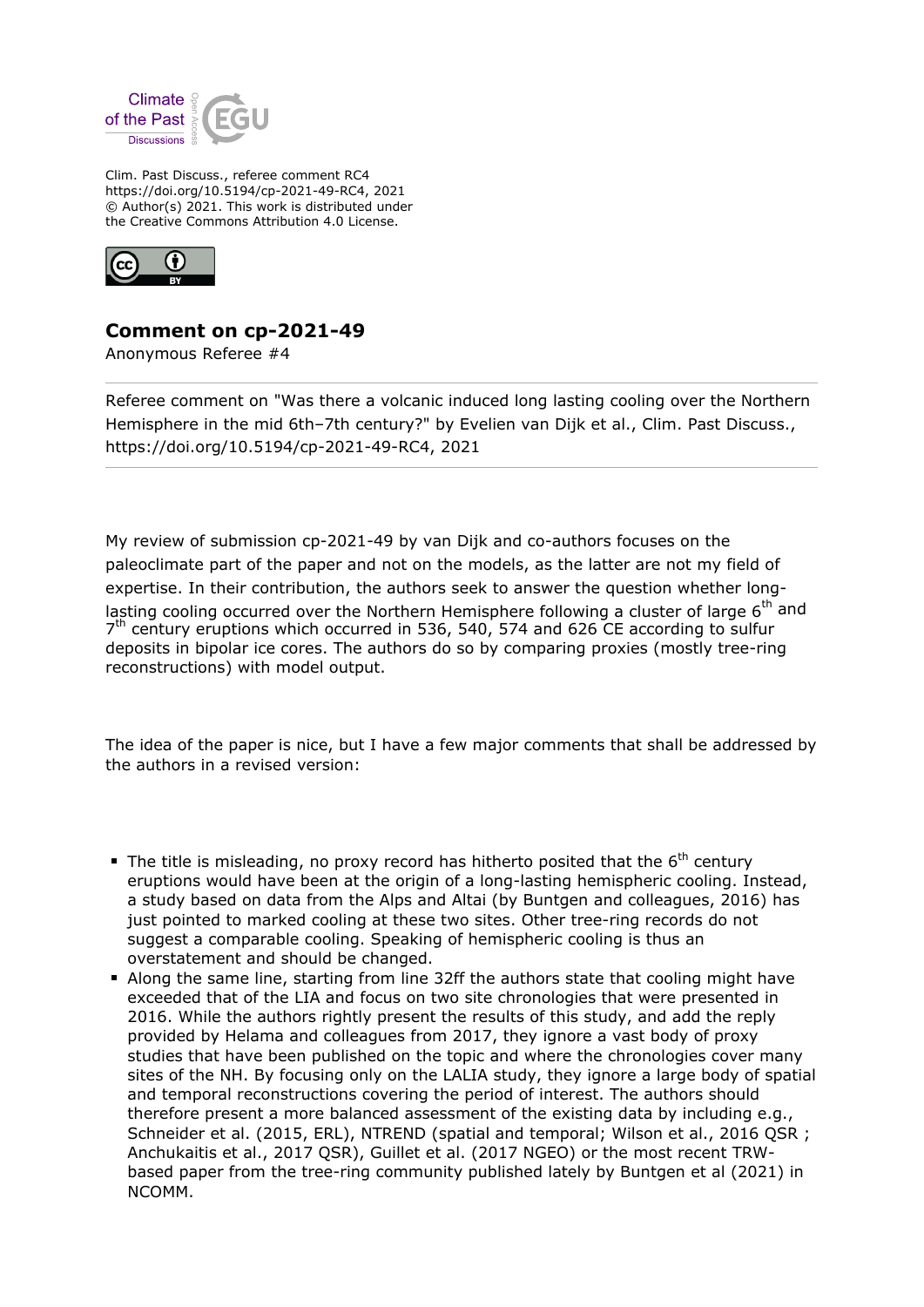- Chapter 2.2: It is not clear to the reader how the authors did the tree-ring analysis. They provide a long discussion on advantages of MXD over TRW data, but it is very unclear how the authors did the reconstructions and what they did with the data. How were the sites/data chosen? More details need to be provided here as it remains very unclear to the referee how the proxy series were developed.
- The same holds true for the NH approach: why did they not use the spatial reconstruction data from Anchukaitis et al. (2017) or Guillet et al. (2017)?
- Another major drawback is the restriction of the comparison of model with tree-ring data (lines 349ff) just between the Alps, Altai (both known for excessive cooling in treering records) and Scandinavia. Why dd the authors not rely on the full set of tree-ring reconstructions and include a comparison for Siberia, Central Asia and North America?

For the paper to become acceptable, the breadth of the proxy records needs to widened and the methods need to be described in much more detail.

Minor points:

Line 2-4 (Abstract): to which "multiple paleo proxies" are the authors referring to? This is a misleading statement as the proxy records pointing to massive and long lasting cooling are few. This needs remediation

Line 12/13: "see" should be changed to "sea"

Lines 19-21: This needs some rephrasing, stating that the cooling was 20 years in the proxy records is somewhat an overstatement. The initial cooling was in fact there, but temperature recovered rather quickly to more normal conditions and reached "fully normal" after two decades. Some clarification would be good here.

Line 30: what lines of evidence do you have to compare the  $6<sup>th</sup>$  century cooling to the conditions that led to the LIA? I suggest that either references are provided or that this statement is removed.

Line 152: How does peak cooling in models compare with proxies? How does the amplitude of cooling compare between the two datasets?